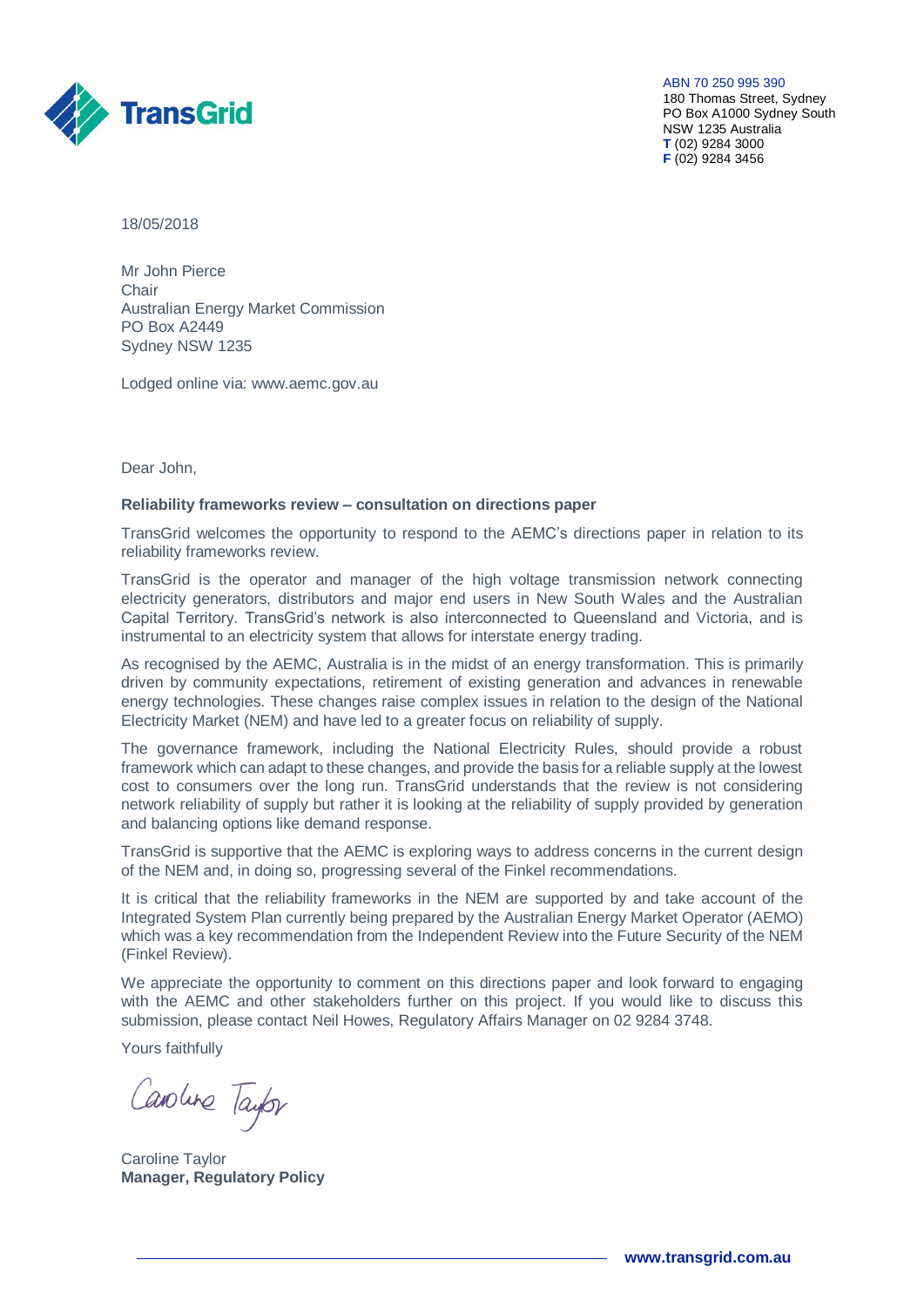# **Reliability frameworks review**



Submission to AEMC directions paper

## **1. Introduction**

TransGrid welcomes the opportunity to respond to the Australian Energy Market Commission (AEMC) on its directions paper in relation to its reliability frameworks review.

TransGrid is the operator and manager of the high voltage transmission network connecting electricity generators, distributors and major end users in New South Wales and the Australian Capital Territory. TransGrid's network is also interconnected to Queensland and Victoria, and is instrumental to an electricity system that allows for interstate energy trading.

As recognised by the AEMC, Australia is in the midst of an energy transformation. This is primarily driven by community expectations, retirement of existing generation and advances in renewable energy technologies. These changes raise complex issues in relation to the design of the National Electricity Market (NEM) and have led to a greater focus on reliability of supply.

The governance framework, including the National Electricity Rules, should provide a robust framework which can adapt to these changes, and provide the basis for a reliable supply at the lowest cost to consumers over the long run. TransGrid understands that the review is not considering network reliability of supply but rather it is looking at the reliability of supply provided by generation and balancing options like demand response.

TransGrid is supportive that the AEMC is exploring ways to address concerns in the current design of the NEM and, in doing so, progressing several of the Finkel recommendations.

We understand that the AEMC's review is considering whether the current market and regulatory frameworks for reliability (in terms of enough generation and demand response to supply consumers' needs) are appropriate. The review does not cover network reliability, nor is it not looking specifically at what level the NEM reliability standard should be set at. It also appears that the AEMC is no longer focusing on generator flexibility and dispatchability as part of this review.

This submission is structured as follows:

- > Chapter 2 discusses our view that the reliability framework in the NEM must be supported by and take account of AEMO's Integrated System Plan and other closely related developments in the NEM.
- > Chapters 3, 4, 5 and 6 set out our views on the issues now being considered by the AEMC in this review, namely: forecasting, wholesale demand response, day-ahead markets and strategic reserve respectively.

### **2. The reliability framework in the NEM must be supported by and take account of AEMO's Integrated System Plan and other NEM developments**

TransGrid is supportive that the AEMC is exploring ways to address concerns in the current design of the NEM and, in doing so, progressing several of the Finkel recommendations.

It is critical that the reliability frameworks in the NEM are supported by and take account of the Integrated System Plan currently being prepared by the Australian Energy Market Operator (AEMO) which was a key recommendation from the Independent Review into the Future Security of the NEM (Finkel Review).

In a system with increasing levels of intermittent generation, more robust regional links and greater interconnection between states, the Integrated System Plan will be important in delivering the reliability that the AEMC's review seeks to facilitate. It is important that the transmission network does not become a bottleneck for electricity supply in the NEM.

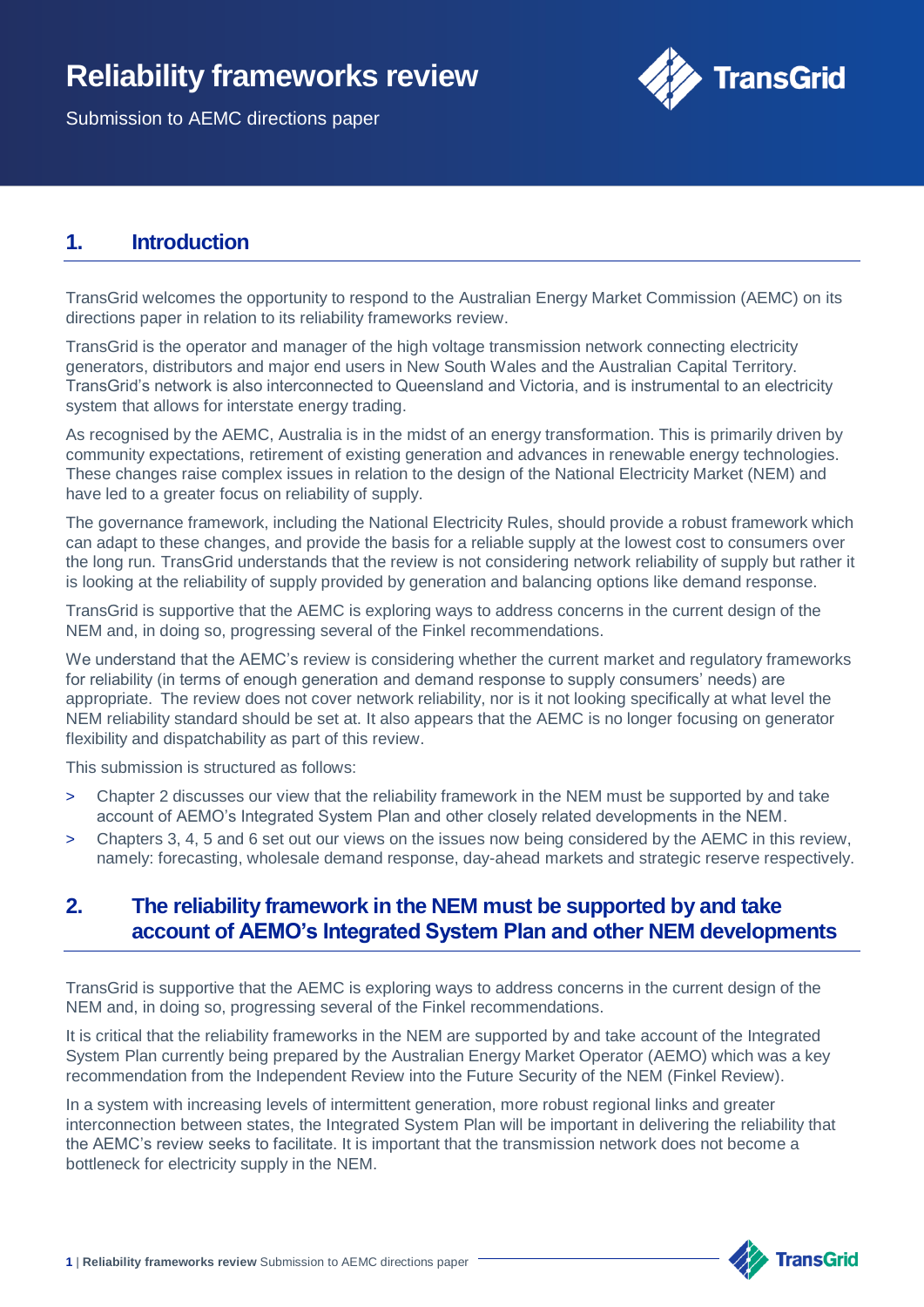It is also important that the AEMC considers the role of interconnectors in providing a low cost electricity supply to consumers in this review. Interconnectors are a cost-effective approach for integrating and aggregating a large share of variable renewable energy and maintaining energy security. The potential for interconnectors to meet reliability needs as an alternative to generation is also recognised by the regulatory investment test for transmission which assesses the costs and benefits of alternative options including network and non-network alternatives.

Finally, it is critical that the AEMC's work on reliability frameworks is undertaken concurrently with the development of the design and implementation of the proposed National Energy Guarantee.<sup>1</sup>

# **3. Forecasting**

The AEMC states that forecasting is becoming more complex due to the growth in distributed energy resources, deployment of variable renewable energy resources and more extreme weather days. In this context, the AEMC has proposed three potential improvements in relation to forecasting.

These are:

 $\overline{a}$ 

- > In the short-term, there would likely be benefit in an entity undertaking greater reporting of the differences between forecast and actual outcomes, especially in relation to the 30-minute pre-dispatch, short-term PASA and medium-term PASA forecasts. The transparency that a common source of reporting could provide would be conducive to industry participants and AEMO in their decision making, risk management and, if necessary, point to how to improve the forecasts.
- > In the medium-term, consider building on AEMO and Australian Renewable Energy Agency's (ARENA) trial to have wind and solar projects 'self-forecast', and implement such an obligation into the NER.
- > In the long-term, there may be benefits in imposing additional obligations on retailers in providing information or forecasting. This would give entities other than the system operator the opportunity to provide their own forecasts, which should increase efficiency by placing the risks with parties that may be better placed to manage them.

TransGrid agrees with the AEMC's comments about the increasing degree of uncertainty of forecasts that are arising and will continue to arise as the penetration of intermittent generation sources rises. We support the AEMC exploring ways which variances in forecasts can be better managed through the forecasting process.

To improve forecasting, TransGrid considers that greater visibility and transparency of behind the meter resources is needed in the market. Distributed energy resources are becoming increasingly important in balancing supply and demand as well as providing other system and network services.

In this regard, TransGrid notes that the AEMC is considering a rule change request from the COAG Energy Council to establish a register of distributed energy resources. As set out in our submission to the rule change request, TransGrid supports the establishment of a distributed energy resources register. However, we consider the register would have significantly greater transparency benefits if it was amended to allow transmission network service providers (TNSPs) to have access to the information in the register. This would provide a number of benefits for the planning and operation of transmission networks as part of the broader energy system.

In relation to the AEMC's option of placing an obligation on retailers to provide demand side forecasting, it is appropriate that a third party forecast provider can be appointed by a retailer to produce forecasts and that this not be limited to distribution network service providers. Other parties may be able to provide this service such as TNSPs.



The National Energy Guarantee consists of two parts: a reliability requirement and an emissions requirement. Retailers will be required to meet these guarantees through the contracts they enter into with generators.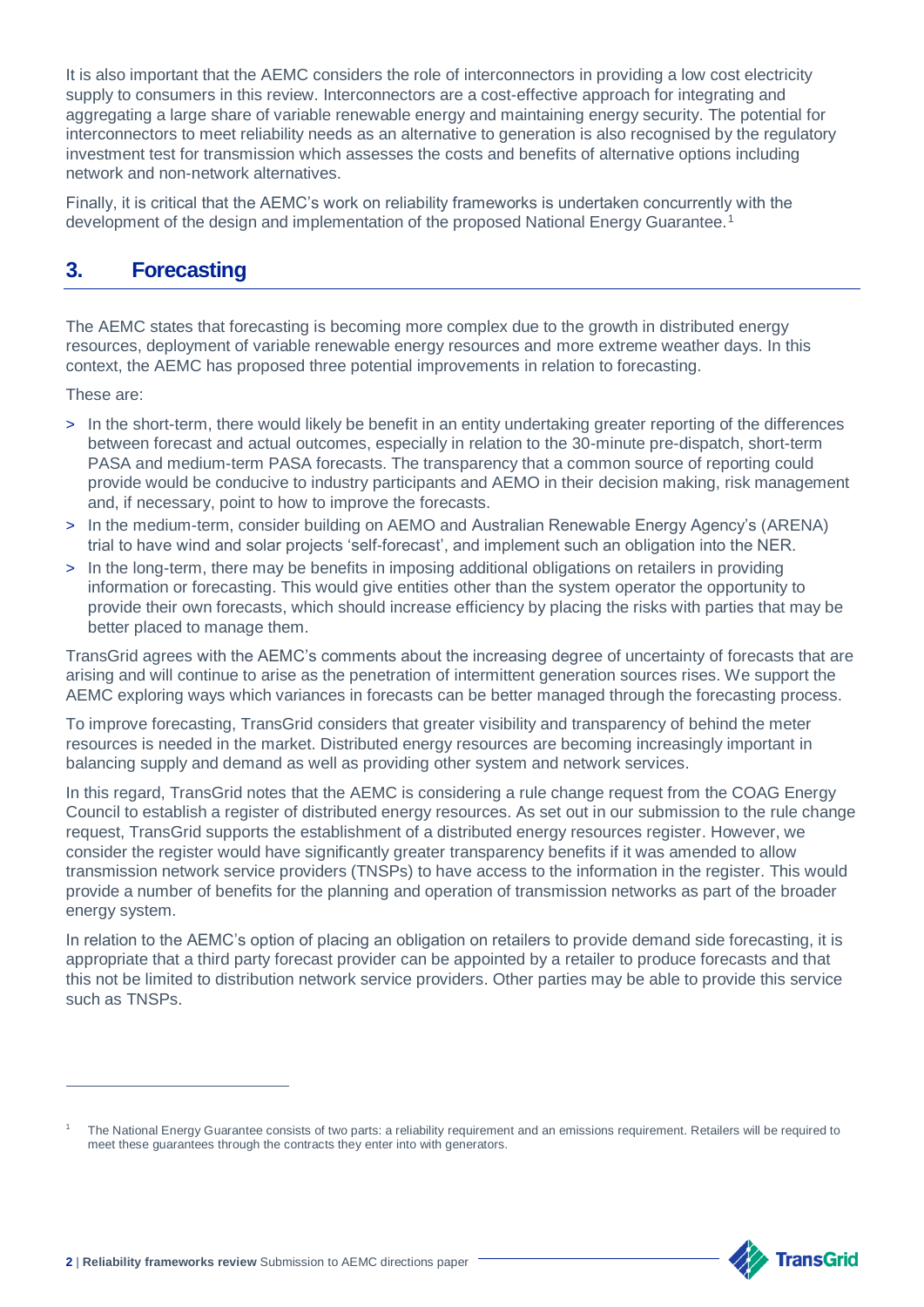## **4. Wholesale demand response**

The AEMC has identified three options that could be progressed to address facilitate wholesale demand response. They are:

- > Two options that could allow multiple parties, for instance a specialist demand response aggregator and a retailer, to engage a single consumer behind a connection point without that being contingent on the original financially responsible market participant.
- > Providing additional incentives for retailers to offer demand response products.

TransGrid supports the use of technically feasible and cost-effective demand response in the NEM. The current market for demand response in the NEM is relatively immature and the full potential of innovation in demand response is yet to be realised. In relation to this, the Australian Renewable Energy Agency and the AEMO are undertaking pilot projects under a demand response initiative to manage electricity supply during extreme peaks.

As a network service provider, TransGrid is supportive of demand response as it allows transmission businesses to be more responsive to changes in demand forecasts and the needs of consumers. The regulatory framework should allow for innovation by transmission businesses to actively build up the market, in the same way that an innovation scheme has been introduced for distribution businesses.

Demand response can offer services along the supply chain and it is important that these services can be defined and potentially separated between wholesale, transmission and distribution. If there are multiple demand response markets operating across the supply chain, we might need a system operator to dispatch resources in an orderly way so that a dynamic response to a wholesale signal does not create issues in a local distribution system for example. TNSPs would be well placed to provide this role due to their visibility of both system-wide and local issues.

TransGrid does not think it is necessary to provide additional incentives for retailers to offer demand response products. As retailers operate in a competitive market, they are already incentivised to explore demand response to limit wholesale market exposure when it is efficient to do so. To provide additional incentives for retailers to offer demand response products would distort the market and lead to inefficient outcomes.

#### **5. Day-ahead markets**

 $\overline{a}$ 

The AEMC states that the NEM has many day-ahead features that go to addressing the benefits that might come from a day-ahead market. It reports that AEMO is currently identifying the existing ahead features of the NEM that may require change and compiling the evidence of the deficiencies that AEMO continues need to be addressed, either through targeted improvements to existing arrangements or through a centrally facilitated ahead market design. This will assist the AEMC understand what parts of the existing market design need to be improved and what the solution might be.

As set out in our submission to the AEMC's interim report, we note that day-ahead markets continue to be explored as tools to support reliability of supply in other markets. For example, Ontario is currently transitioning from a model of day-ahead commitments to a financially binding day-ahead market. The expected benefits of this transition are that "A Day-Ahead Market will provide market participants with price certainty ahead of real-time, increase operational certainty for both market participants and the Independent Electricity System Operator, and reduce out of market payments."<sup>2</sup>

TransGrid believes that the long term benefits of such a model, which include increased ability for generators to understand and manage congestion risks, are desirable as the network evolves to incorporate a greater number and diversity of generators. However, it is important that the benefits to consumers are clearly



<sup>2</sup> Independent Electricity System Operator, http://www.ieso.ca/en/sector-participants/market-renewal/market-renewal-day-ahead-market, viewed 1 February 2018.